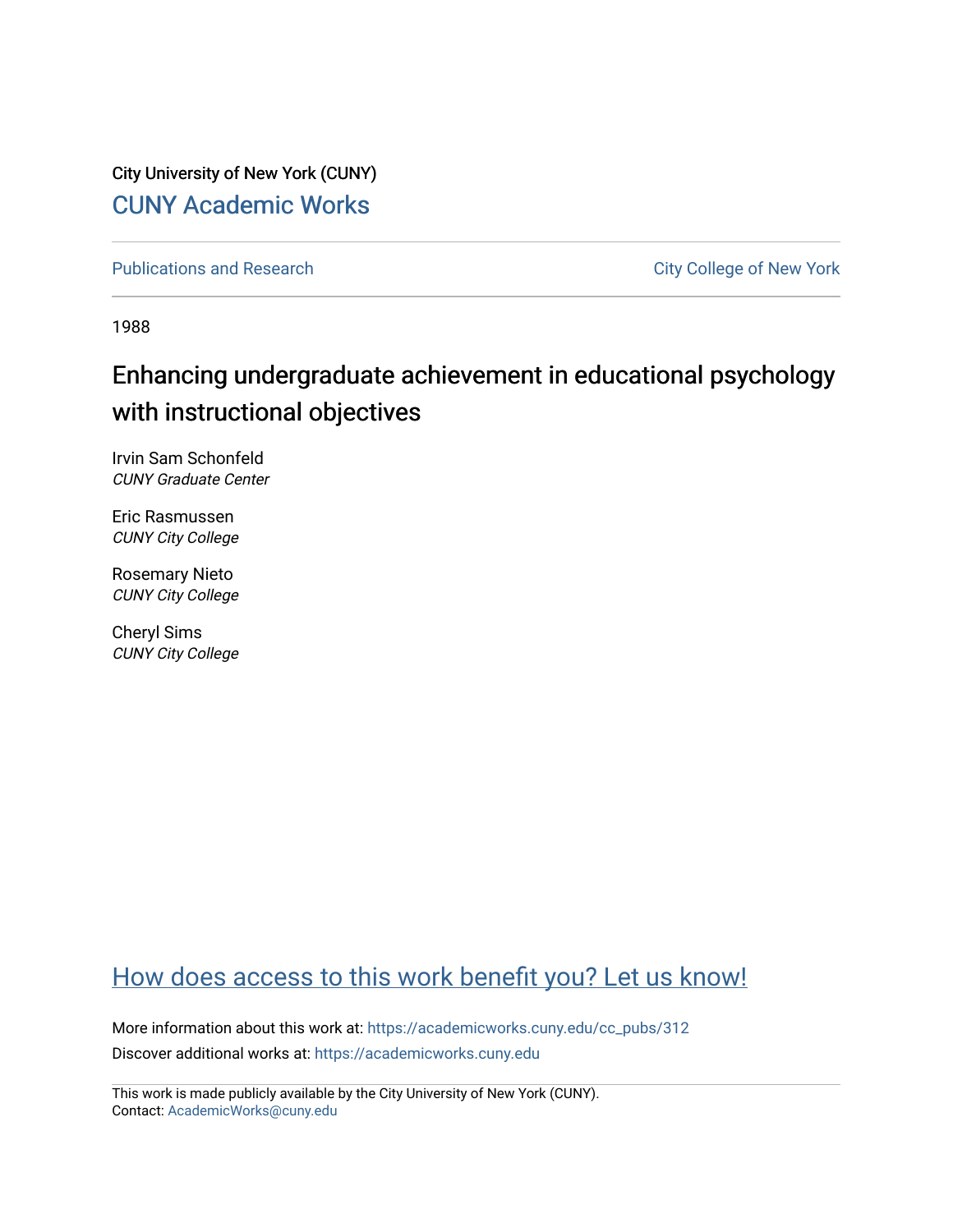## ENHANCING UNDERGRADUATE ACHIEVEMENT IN EDUCATIONAL PSYCHOLOGY WITH INSTRUCTIONAL OBJECTIVES

 $Fduc$  $ctlim$ 

 $\|0^{6}|$ .  $\|0^{6}$ ,  $\|0^{2}$ ,

f

R- *\L.S-*

 $17+$ 

#### IRVIN SAM SCHONFELD, ERIC RASMUSSEN, ROSEMARY NIETO, AND CHERYL

SIMS

*Department of Social and Psychological Foundations The City College of New York New York, New York 10031* 

**Two quasi-experiments were conducted to assess the effects of exposure** to **instructional** objectives on the achievement **of** undergraduates enrolled **in an educational psychology course. Students enrolled in moming and afternoon classes during the spring semester were exposed to instructional objectives highlighting course content and identifying material deemed important for**  the midterm and final examinations. The students enrolled in morning and **afternoon classes during the fall** semester did **not receive objectives. Among afternoon students, multiple regression analyses indicated that exposure to Objectives significantly improved performance, by at least seven points, <sup>011</sup> the midtenn and final controlling for age and prior achievement.. Evidence was adduced which suggests that among the afternoon students the size of the effect on performimce on the final was an underestimate. Among morning students no significant effects for objectives were found. It was argued that. Objectives are not a substitute for effective instruction but may be considered** 

**a useful adjunct in college teaching. .** 

 $1988$ 

Research on the effects of exposure to instructional objectives has often involved learners who are tested for goal-relevant and -irrelevant knowledge acquired in reading texts (e.g., Barker and Hapkiewicz, 1979; Duchastel and Brown, 1979; Gagne and Rothkopf, 1975; Kaplan and Rothkopf, 1974). Klauer (1984) in a meta-analysis of research in this field suggested that objectives probably enhance goal-relevant learning but may reduce goal-irrelevant learning. Klauer (1984) found. that instructional objectives of the kind described by Mager (1962) exerted smaller effects than more general types of instructional objectives.

**women** 

:) **"want**  nother- ~lationr much ,lation**ers are lsidera**of dual tus.dis**se rela**ler job :ouples <sup>1</sup>ation-~ments litional lefined **cribed,**  ary. In ps de- ~ender  $k$  Fox,

: when **stereansion**  ~tacles 'gative (b) in ms of rt and 1 selfstabil-

, their **pres**ith a scope **T, this**  ades, **lation**  lllows **voca-**

**It is, perhaps, more important for research to assess the effects of instructional objectives, presented in the context of everyday classroom learning, exert on achieve**ment. O'Brien et al. (1984) conducted a naturalistic study of the effects of teachers' use of knowledge level objectives (Bloom, 1956) on social studies achievement In

eighth graders. O'Brien et al. (1984) found that prior achievement and level of exposure **to instructional objectives were related to**  later achievement. While research on the role of instructional objectives in daily teaching, including teaching at the undergraduate **level, is needed, research on what teachers**  actually do in the classroom suggests that they neglect instructional objectives (Peterson et al., 1978).

The aim of the present study is examine the effects of exposure to general, non-**Magerian, instructional objectives in a col**lege course in educational psychology. Stu**dents who were. exposed to instructional**  objectives were explicitly informed that the midterm and final examinations would be keyed to the objectives (Duchastel and Merrill, 1973). The objectives highlighted **important material presented in the text and in the lectures and discussions. An advan**tage of the present study is that student **achievement in educational psychology prior to exposure to the objectives was as-**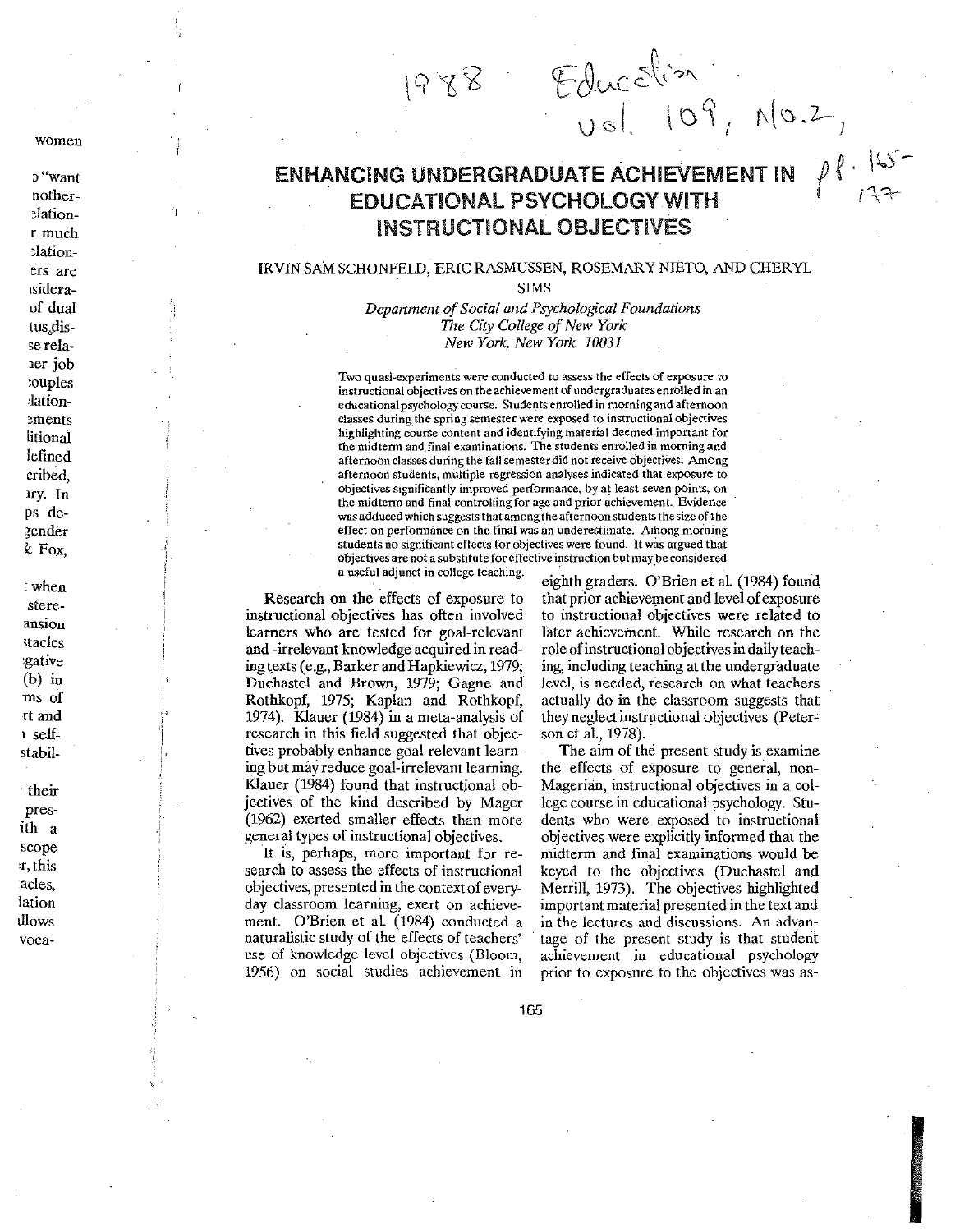## 166/ Education Vol. 109 No.2

#### sessed and controlled.

#### Method

#### *Subjects*

A total of 102 City College undergraduates, 18 males and 84 females, enrolled in four educational psychology classes, participated in the study. The mean age of the participating students was 27.35. Nine students were white and 93, non-white. Approximately half the students attended a **morning or an afternoon class in educational**  psychology during the fall semester. The other half attended a morning or an afternoon class in educational psychology during **the spring semester.** 

#### *Procedure*

Students attending the morning classes (fall and spring semesters) were admini**stered a ten-item mUltiple-choice test during**  the third week of the semester. Students attending the afternoon classes (fall and spring) were administered a different tenitem mUltiple-choice test during the third week of the semester. The purpose of the **ten-item tests was to assess student mastery,**  *without* **instructional objectives, of course**  content covered in the first two weeks of classes. The items on the brief multiplechoice tests modeled the type of items which would be found on the midterm.

**After the ten-item tests were administered, each student in the two spring-se**mester classes was given a list of instruc**tional objectives which underlined specific**  content needed to be mastered for the midterm. Examples of the instructional objectives are presented in Appendix A. The students were informed that the midterm would be based upon the objectives. After the 4O-item multiple-choice midterm was **completed, each student in the spring-semester classes was presented with a list of**  instructional objectives which highlighted specific content needed to be mastered for the 50-item mostly multiple-choice final (47 **items were multiple-choice and three items required to the students to write instructional objectives). The same midterm and final examinations were administered to all** 

classes; however, students attending the fall- . **semester classes were not exposed to the instructional objectives ..** 

COt scc nin 40· po:

to m<sub>c</sub> aft in t aft aft reI

1D ag va ef

 $=$  $f_{\Omega}$ mi th M In

> P A ]\. F

> I }

Two sets of analyses were performed: (1) the students attending the spring class which **was conducted in the· morning were com**pared to the students attending the fall class which was conducted in the morning; (2) the students attending the spring class which **was conducted in the afternoon were com**pared to the students attending the fall class which was conducted in the afternoon. **Multiple linear regression procedures were**  employed to assess the effects of exposure to **instructional objectives, controlling for pos**sible confounding factors.

#### Results

## *Reliability*

**Hem analyses indicated that two items on**  the pretest administered to the morning **classes and one item on the pretest admini**stered to the afternoon classes showed very **poor or negative item-total correlations and were not used in constructing pretest scales.**  An eight-item pretest scale was constructed **for the morning classes and a nine-item**  pretest scale was constructed for the afternoon classes. The KR-20 reliability coeffi**cients for the eight-and nine-item pretest**  scales were .50 and .61 respectively. Low reliability coefficients are to be expected in **measures with few items. Comparable tests**  with 40 items would yield a reliability coefficient of .83 or higher (Nunnally, 1978, p. 243, Equal. 7-6). Since the pretest scales as**sessed content covered in the first two weeks of each semester, prior to the introduction of**  the instructional objectives to the spring se**mester classes, the pretest scales constituted a co.mmon control variable reflecting prior achievement in educational psychology un**aided by objectives.

The split-half (odd-even) reliabilities for **the midterm and final examinations were**  assessed in half the fall and spring students. The reliability coefficients for the midterm and final were .76 and .84 respectively.

*Student Performance*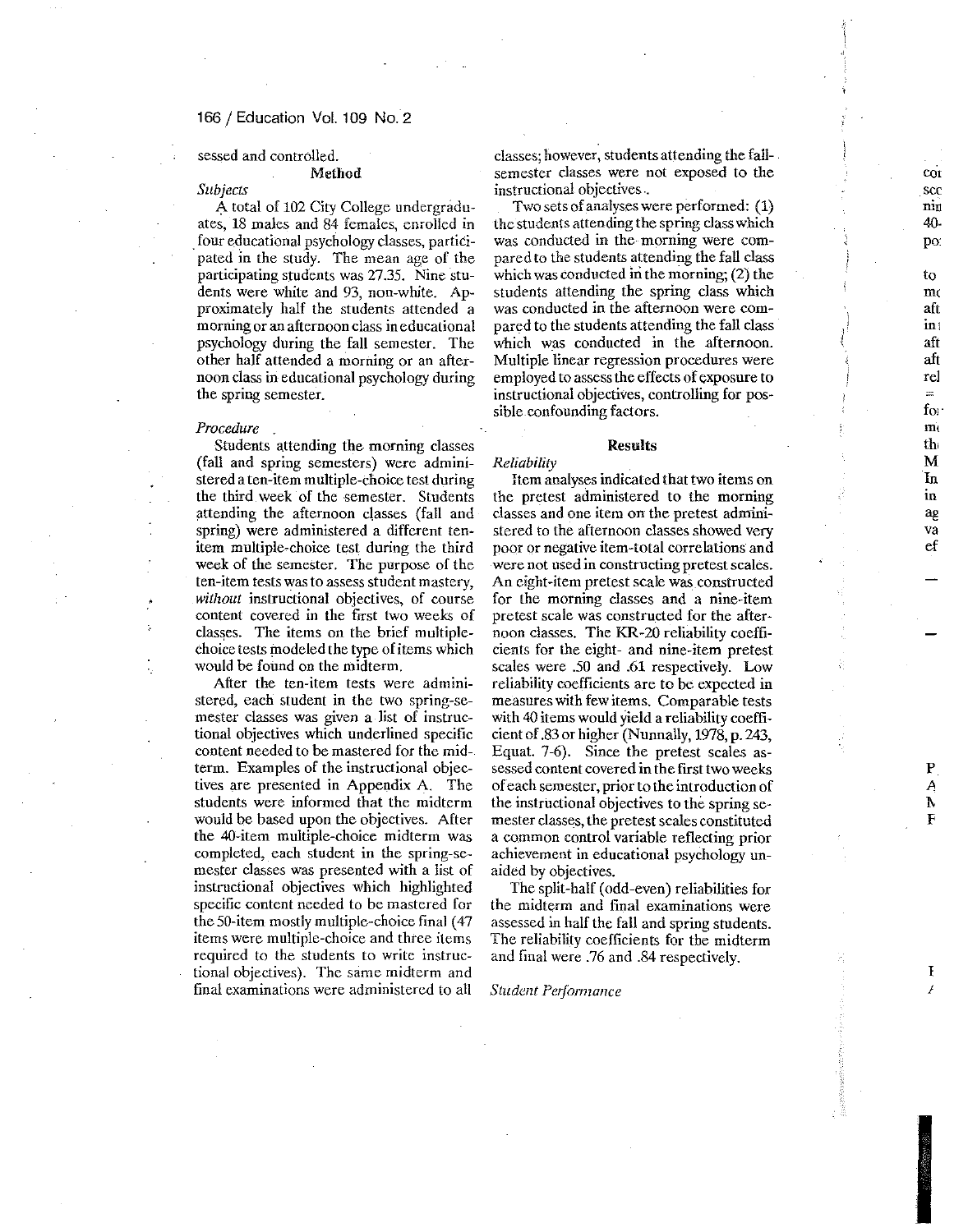ling the fall- )sed to the

'armed: (1) class which **were com**he fall class  $ring; (2)$  the 'lass which **were com**he fall class **afternoon.**  ~dures **were**  exposure to ing for pos-

NO items on **Ie morning est admini**howed very ~lations **and ;test scales. :onstructed <sup>l</sup>nine-item**  ,r the after- ,ility coeffi- **:em pretest**  ively. Low expected in arable tests 'ility coeffi-1978, p. 243, **scales as**t two weeks oductionof e spring se**constituted**  ecting prior :hology un-

abilities for **ltions were 19 students. le midterm**  :lively.

. **Pretest scale score is reported as number**  correct; therefore, the highest pretest scale score was eight for the morning classes and nine for the afternoon classes. Scores on the 40-item midterm and 50-item final are re**ported as percentage correct.** 

The pretest seale was moderately related to the midterm  $(r = .58, p < .001$  in the morning classes;  $r = .51$ ,  $p < .001$  in the afternoon classes) and final ( $r = .52$ ,  $p < .001$ in the morning classes;  $r = .48$ ,  $p < .001$  in the afternoon dasses). Pooling morning and **afternoon samples, age was negatively cor**related with performance on the midterm (r  $= -0.25$ ,  $p < 0.05$  but uncorrelated with performance on the final. Table 1 presents the mean scores of fall and spring students on the pretest scales, the midterm, and the final. Mean ages for the classes are also presented. In view of the pattern of differences depicted in Table 1 as well as the correlational results, age and pretest performance emerged as variables to be controlled in assessing the effects of exposure to the objectives.

Pretest Scale (9 items)

Age

#### *Multiple Linear Regression Analyses*

A number of multiple linear regression (MLR) analyses were conducted. In one MLR analysis involving all students attending the fall and spring morning classes, midterm performance was regressed on the **eight-item pretest scale, age, and exposure**  vs. nonexposure to objectives (dummy coding). In a parallel analysis using all students attending the fall and spring afternoon **classes, midterm performance was re**gressed on the nine-item pretest scale, age, and exposure to objectives.

TheMLR analyses conducted to examine the effects of exposure to objectives on the final paralleled the analyses undertaken to examine the effects of objectives on the midterm, but with one difference. Students with an  $A''$  average based on the results of **the midterm and another course requirement, a book review, were exempted from**  the final and given an alternate assignment.

> .82 **n.S.**  2.08 .053

|                         | Morning Classes |              |                          |                         |         |      |
|-------------------------|-----------------|--------------|--------------------------|-------------------------|---------|------|
|                         | No Objectives   |              | Objectives               |                         |         |      |
| <b>Measures</b>         | Mean            | n            | Mean                     | $\overline{\mathbf{n}}$ | ₫.      | p    |
| Pretest Scale (8 items) | 5.95            | 22           | 5.57                     | 23                      | $-83$   | n.s. |
| Age                     | 27.66           | 21           | 23.08                    | 21                      | $-2.42$ | .05  |
| Midterm                 | 68.00           | 25           | 64.58                    | 24                      | $-95$   | n.s. |
| Final                   | 59.13           | 23           | 59.15                    | 19                      | .01     | n.S. |
|                         |                 |              | <b>Afternoon Classes</b> |                         |         |      |
|                         | No Objectives   |              | Objectives               |                         |         |      |
| Measures                | Mean            | $\mathbf{n}$ | Mean                     | $\overline{\mathbf{n}}$ | t       | ₽    |

4.30 23 4.75 24 25.83 23 31.74 27

TABLEl Summary of Student Characteristics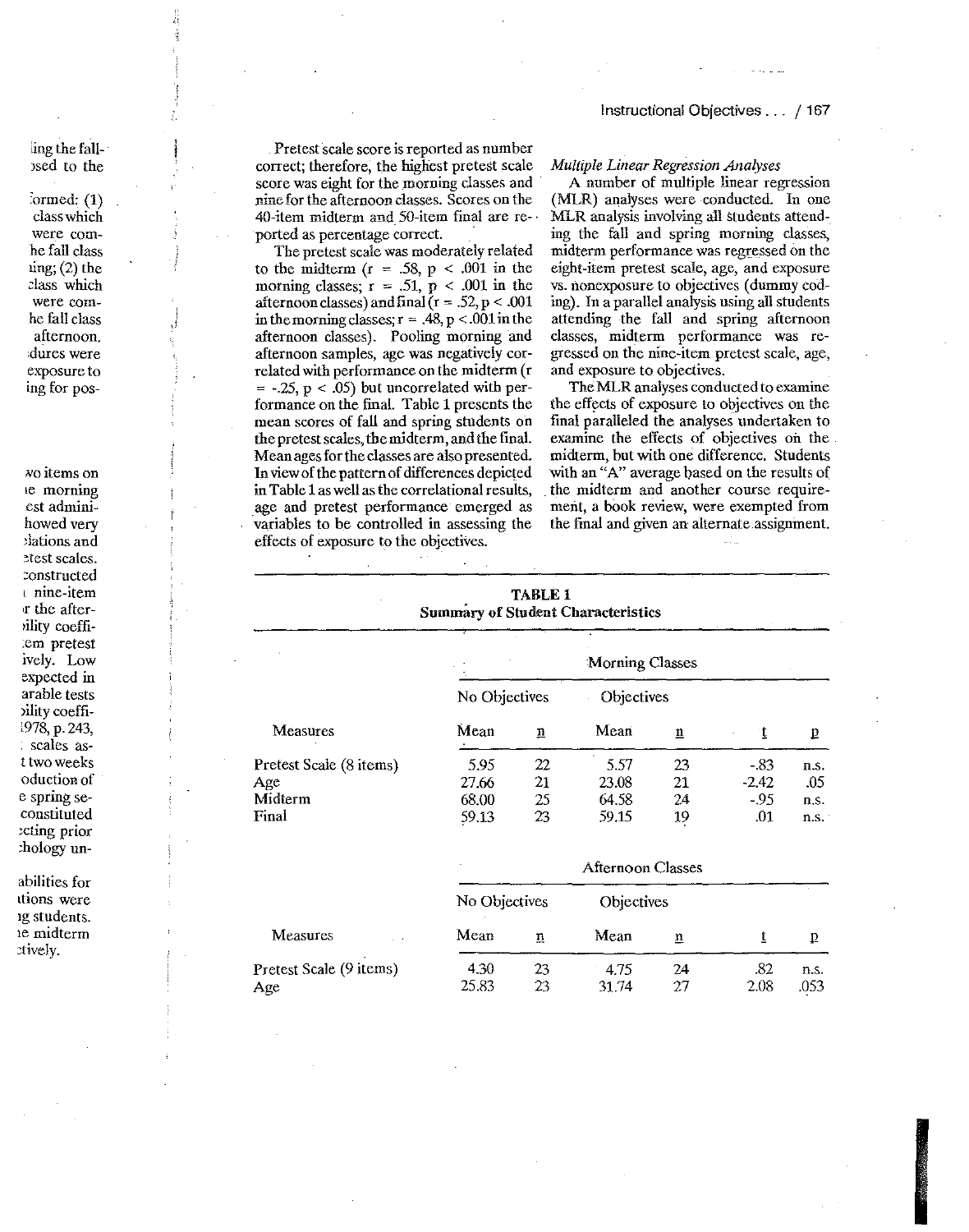### 168/ Education Vd.. 109 No.2

More students in the spring afternoon class  $(n = 4)$  than students in the fall afternoon class  $(n = 1)$  earned an exemption from the final. Thus, with fewer than expected "A" students the spring-term final, the size of the objectives-related effect on final exam performance was likely to be an underestimate.

Results presented in Table. 2 indicate that, for the morning classes, exposure to instructional objectives exerted no effects on either the midterm or the final. By contrast, for the afternoon classes, instructional objectives exerted significant effects on performance on both the midterm and final. The unstandardized regression, or "B," weights index the magnitude of the effects (Cohen and Cohen, 1983). The B weights

| TABLE <sub>2</sub><br><b>Results of Multiple Linear</b><br><b>Regression Analyses</b> |         |      |      |  |  |
|---------------------------------------------------------------------------------------|---------|------|------|--|--|
| <b>Morning Classes</b>                                                                |         |      |      |  |  |
|                                                                                       | в       | SE B | p    |  |  |
| Factors affecting<br>midterm                                                          |         |      |      |  |  |
| Age                                                                                   | .01     | .29  | n.s. |  |  |
| Eight-item scale                                                                      | 4.07    | 1.11 | .001 |  |  |
| Objectives                                                                            | $-1.92$ | 3.38 | n.s. |  |  |
| <b>Factors affecting final</b>                                                        |         |      |      |  |  |
| Age                                                                                   | .28     | .26  | n.s. |  |  |
| Eight-item scale                                                                      | 3.31    | .98  | .01  |  |  |
| Objectives                                                                            | 2.31    | 2.94 | n.s. |  |  |

| <b>Afternoon Classes</b>     |       |      |      |  |
|------------------------------|-------|------|------|--|
|                              | в     | SE B | ₽    |  |
| Factors affecting<br>midterm |       |      |      |  |
| Age                          | - 61  | .17  | .001 |  |
| Nine-item scale              | 3.27  | .99  | .01  |  |
| Objectives                   | 7.03  | 3.49 | -05  |  |
| Factors affecting final      |       |      |      |  |
| Age                          | -.30  | -18  | .10  |  |
| Nine-item scale              | 2.73  | 1.02 | .05  |  |
| Objectives                   | 8.12. | 3.61 | .05  |  |

indicate Ihat, controlling for age and prior achievement, in the afternoon students exposure to instructional objectives was associated with an approximate seven-point improvement in performance on the midterm, and an approximate eight-point improvement on the final. Each regression analysis also indicates that prior achievement predicted performance on the midterm and final regardless of exposure to the objectives. The results of the regression analyses were not materially changed when sex and race were controlled.

s a s c r t r \

#### Discussion

The results provide modest support for the view that exposing college students to instructional objectives enhances achievement. The support is modest because only two of the four comparisons revealed an effect for instructional objectives. Consistent with a considerable literature, the resuits of the regression analyses indicate that prior achievement was predictive of current achievement. .

Because subjects were not randomly assigned to objectives and no-objectives groups, the present study constitutes a qUasiexperiment, not a true experiment (Cook and Campbell, 1979). Quasi-experiments are more vulnerable to alternative, selection-based explanations than true experiments. In the present study it is possible that selection bias accounts for the appearance of grater achievement in the afternoon ·students who were exposed to objectives. It is possible that more able students attended the spring, in comparison to the fall, afternoon class. Three results, however, suggest otherwise. First, the fall and spring afternoon students did not differ significantly on the pretest scale. Second, the mean age of the spring afternoon students was significantly greater than that of the fall afternoon students and age was negatively related to midterm performance, suggesting that students in the spring afternoon class were at a disadvantage compared to students attending the fall afternoon class. Third, the greater number of "A" exemptions in the